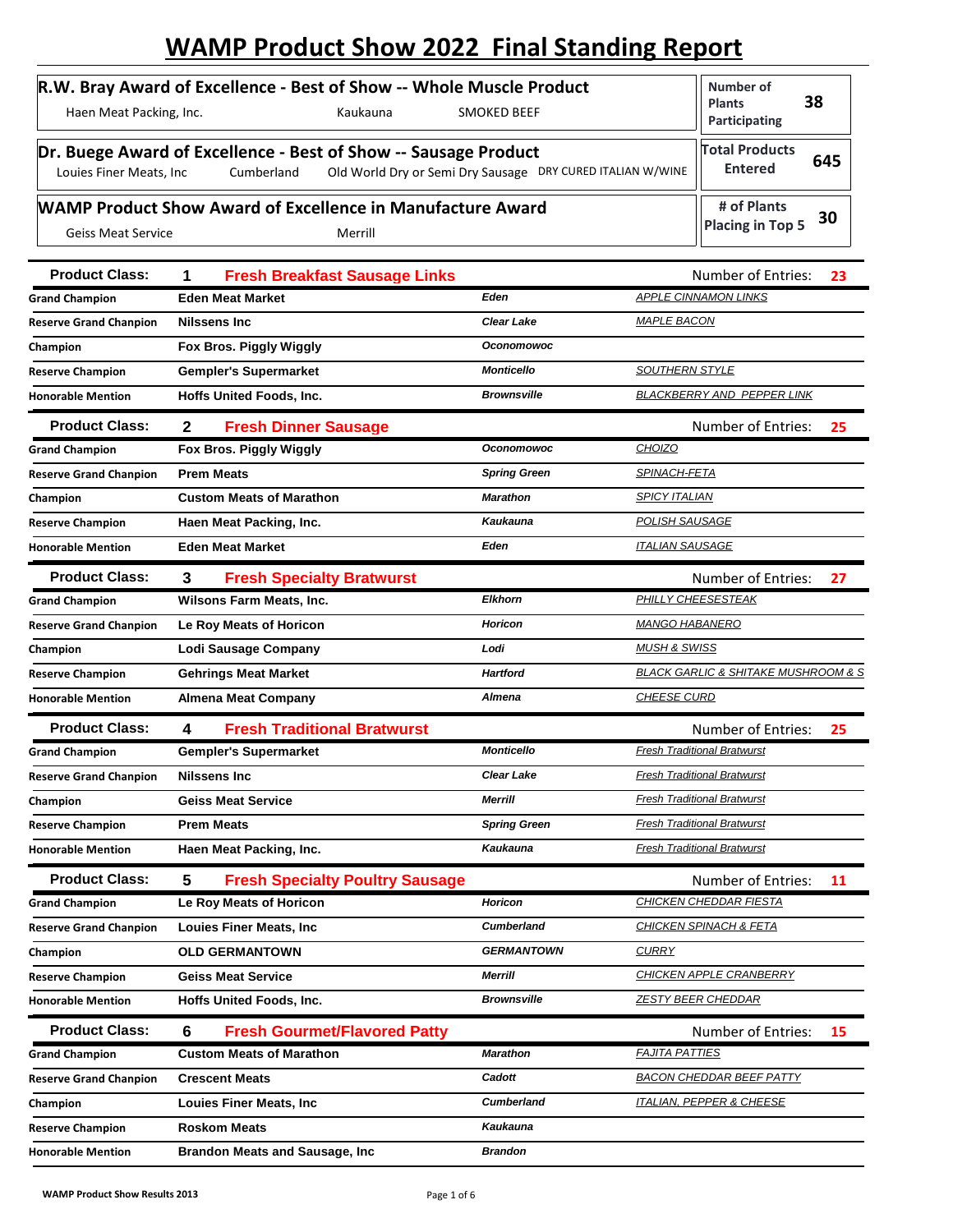| <b>Product Class:</b>         | $\overline{7}$<br><b>Bacon</b>                                    |                      | <b>Number of Entries:</b><br>21                |
|-------------------------------|-------------------------------------------------------------------|----------------------|------------------------------------------------|
| <b>Grand Champion</b>         | <b>Brandon Meats and Sausage, Inc</b>                             | <b>Brandon</b>       | <u>Bacon</u>                                   |
| <b>Reserve Grand Chanpion</b> | Le Roy Meats of Horicon                                           | <b>Horicon</b>       | Bacon                                          |
| Champion                      | <b>Webers Processing Plant, Inc.</b>                              | <b>Cuba City</b>     | Bacon                                          |
| <b>Reserve Champion</b>       | Wilsons Farm Meats, Inc.                                          | <b>Elkhorn</b>       | Bacon                                          |
| <b>Honorable Mention</b>      | Haen Meat Packing, Inc.                                           | <b>Kaukauna</b>      | <b>Bacon</b>                                   |
| <b>Product Class:</b>         | 8<br><b>Bacon - Flavored</b>                                      |                      | <b>Number of Entries:</b><br>18                |
| <b>Grand Champion</b>         | <b>Brandon Meats and Sausage, Inc.</b>                            | <b>Brandon</b>       | PEPPERED BACON                                 |
| <b>Reserve Grand Chanpion</b> | <b>Gehrings Meat Market</b>                                       | <b>Hartford</b>      | PEPPER BACON                                   |
| Champion                      | <b>Geiss Meat Service</b>                                         | <b>Merrill</b>       | <b>JALAPENO BACON</b>                          |
| <b>Reserve Champion</b>       | <b>Crescent Meats</b>                                             | Cadott               | <b>PEPPERED BACON</b>                          |
| <b>Honorable Mention</b>      | <b>Peoples Meat Market</b>                                        | <b>Stevens Point</b> | <b>PEPPER BACON</b>                            |
| <b>Product Class:</b>         | 9<br><b>Boneless Poultry Products</b>                             |                      | <b>Number of Entries:</b><br>14                |
| <b>Grand Champion</b>         | <b>Louies Finer Meats, Inc.</b>                                   | <b>Cumberland</b>    | <b>TURKEY SALAMI</b>                           |
| <b>Reserve Grand Chanpion</b> | Le Roy Meats of Horicon                                           | Horicon              | SOUTHWEST CHICKEN CHEDDAR                      |
| Champion                      | Fox Bros. Piggly Wiggly                                           | <b>Oconomowoc</b>    | SOUTHWEST CHICKEN                              |
| <b>Reserve Champion</b>       | Northwoods Locker, LLC                                            | Clayton              | <b>CHICKEN LIVERWURST</b>                      |
| <b>Honorable Mention</b>      | <b>Geiss Meat Service</b>                                         | <b>Merrill</b>       | <b>CHICKEN BRAT</b>                            |
| <b>Product Class:</b>         | <b>Bratwurst - Traditional (Cooked &amp; Un-Cured)</b><br>10      |                      | Number of Entries:<br>19                       |
| <b>Grand Champion</b>         | <b>Falls Meat Service</b>                                         | <b>Pigeon Falls</b>  | Bratwurst - Traditional (Cooked & Un-Cured)    |
| <b>Reserve Grand Chanpion</b> | <b>Louies Finer Meats, Inc.</b>                                   | <b>Cumberland</b>    | Bratwurst - Traditional (Cooked & Un-Cured)    |
| Champion                      | Le Roy Meats of Horicon                                           | <b>Horicon</b>       | Bratwurst - Traditional (Cooked & Un-Cured)    |
| <b>Reserve Champion</b>       | <b>Nilssens Inc</b>                                               | <b>Clear Lake</b>    | Bratwurst - Traditional (Cooked & Un-Cured)    |
| <b>Honorable Mention</b>      | <b>Crescent Meats</b>                                             | Cadott               | Bratwurst - Traditional (Cooked & Un-Cured)    |
| <b>Product Class:</b>         | 11<br><b>Bratwurst - Specialty (Cooked &amp; Un-Cured)</b>        |                      | Number of Entries:<br>15                       |
| <b>Grand Champion</b>         | Le Roy Meats of Horicon                                           | <b>Horicon</b>       | <b>ITALIAN</b>                                 |
| <b>Reserve Grand Chanpion</b> | <b>Geiss Meat Service</b>                                         | <b>Merrill</b>       | PHILLY CHEESE                                  |
| Champion                      | <b>Louies Finer Meats, Inc.</b>                                   | <b>Cumberland</b>    | HARVEST W/WILD RICE, CHED, CRAN, MOZZ          |
| <b>Reserve Champion</b>       | <b>Falls Meat Service</b>                                         | <b>Pigeon Falls</b>  | <b>BREWER BRATS- BLEU CHEESE, CHEDDAR</b>      |
| <b>Honorable Mention</b>      | <b>Brandon Meats and Sausage, Inc.</b>                            | <b>Brandon</b>       | <b>JALAPENO CHEDDAR</b>                        |
| <b>Product Class:</b>         | 12<br><b>Bratwurst - Traditional (Smoked, Cooked &amp; Cured)</b> |                      | Number of Entries:<br>12                       |
| <b>Grand Champion</b>         | <b>Geiss Meat Service</b>                                         | Merrill              | Bratwurst - Traditional (Smoked, Cooked & Cure |
| <b>Reserve Grand Chanpion</b> | <b>Louies Finer Meats, Inc.</b>                                   | <b>Cumberland</b>    | Bratwurst - Traditional (Smoked, Cooked & Cure |
| Champion                      | <b>Crescent Meats</b>                                             | Cadott               | Bratwurst - Traditional (Smoked, Cooked & Cure |
| <b>Reserve Champion</b>       | Le Roy Meats of Horicon                                           | <b>Horicon</b>       | Bratwurst - Traditional (Smoked, Cooked & Cure |
| <b>Honorable Mention</b>      | <b>Prem Meats</b>                                                 | <b>Spring Green</b>  | Bratwurst - Traditional (Smoked, Cooked & Cure |
| <b>Product Class:</b>         | <b>Bratwurst-Specialty (Smoked, Cooked &amp; cured)</b><br>13     |                      | Number of Entries:<br>14                       |
| <b>Grand Champion</b>         | <b>Nilssens Inc</b>                                               | <b>Clear Lake</b>    | <b>CHILI CHEESE</b>                            |
| <b>Reserve Grand Chanpion</b> | <b>Falls Meat Service</b>                                         | Pigeon Falls         | <b>CHEDDARWURST</b>                            |
| Champion                      | Hoffs United Foods, Inc.                                          | <b>Brownsville</b>   | <b>SMOKED CHEESY TACO BRAT</b>                 |
| <b>Reserve Champion</b>       | <b>Geiss Meat Service</b>                                         | <b>Merrill</b>       | <u>BADGER BRAT</u>                             |
| <b>Honorable Mention</b>      | Lake Geneva Country Meats, Inc.                                   | <b>Lake Geneva</b>   | <u>BACON, CHEDDAR &amp; JALAPENO</u>           |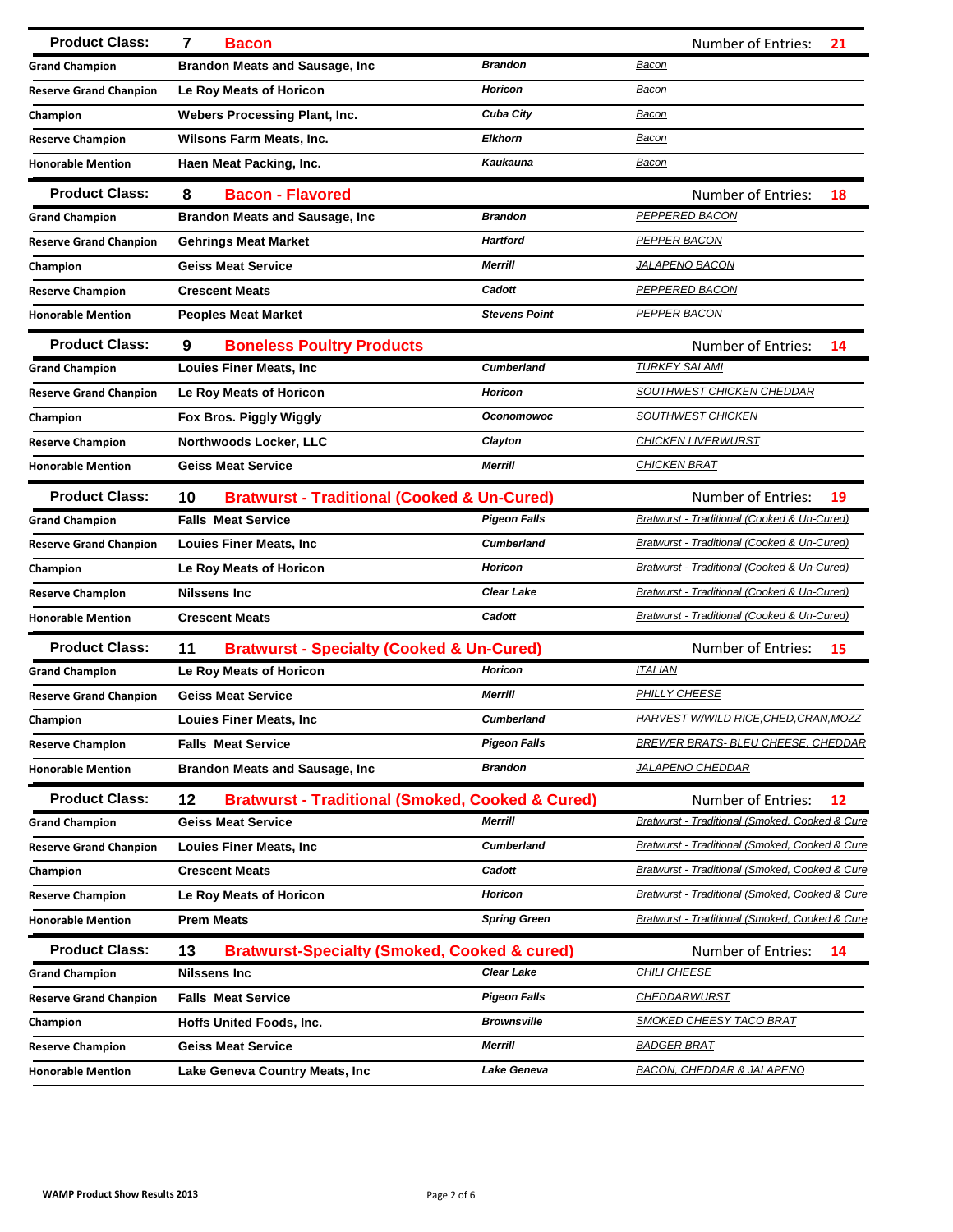| <b>Product Class:</b>         | <b>Braunschweiger Liver Sausage</b><br>14          |                      | Number of Entries:                           | 15 |
|-------------------------------|----------------------------------------------------|----------------------|----------------------------------------------|----|
| <b>Grand Champion</b>         | <b>The Meat Market</b>                             | <b>Baraboo</b>       |                                              |    |
| <b>Reserve Grand Chanpion</b> | <b>Custom Meats of Marathon</b>                    | <b>Marathon</b>      |                                              |    |
| Champion                      | Lake Geneva Country Meats, Inc                     | Lake Geneva          |                                              |    |
| <b>Reserve Champion</b>       | Sorg Farm Packing, Inc.                            | <b>Darien</b>        |                                              |    |
| <b>Honorable Mention</b>      | <b>Crescent Meats</b>                              | Cadott               |                                              |    |
| <b>Product Class:</b>         | 15<br><b>Cured and Smoked Poultry</b>              |                      | <b>Number of Entries:</b>                    | 9  |
| <b>Grand Champion</b>         | <b>Geiss Meat Service</b>                          | <b>Merrill</b>       | <b>CHICKEN</b>                               |    |
| <b>Reserve Grand Chanpion</b> | <b>Louies Finer Meats, Inc.</b>                    | <b>Cumberland</b>    | <b>SMOKED CHICKEN</b>                        |    |
| Champion                      | <b>The Durand Smokehouse</b>                       | <b>Durand</b>        | <b>CHICKEN</b>                               |    |
| <b>Reserve Champion</b>       | <b>The Meat Market</b>                             | <b>Baraboo</b>       | <b>TURKEY</b>                                |    |
| <b>Honorable Mention</b>      | <b>Geiss Meat Service</b>                          | Merrill              | <b>TURKEY</b>                                |    |
| <b>Product Class:</b>         | 16<br><b>Cured Specialty Meat Products</b>         |                      | Number of Entries:                           | 17 |
| <b>Grand Champion</b>         | <b>Brandon Meats and Sausage, Inc.</b>             | <b>Brandon</b>       | <b>HONEY HAM</b>                             |    |
| <b>Reserve Grand Chanpion</b> | Lake Geneva Country Meats, Inc.                    | <b>Lake Geneva</b>   | <b>BEF FLANK</b>                             |    |
| Champion                      | <b>WEST BEND SAUSAGE PLUS</b>                      | <b>WEST BEND</b>     | <b>SMOKED STEAK STRIPS</b>                   |    |
| <b>Reserve Champion</b>       | <b>Wilsons Farm Meats, Inc.</b>                    | <b>Elkhorn</b>       | <b>COTTAGE BACON</b>                         |    |
| <b>Honorable Mention</b>      | <b>Lake Geneva Country Meats, Inc.</b>             | Lake Geneva          | <b>BOURBON FLAVORED STICKS</b>               |    |
| <b>Product Class:</b>         | <b>Dried orSmoked Beef</b><br>17                   |                      | Number of Entries:                           | 12 |
| <b>Grand Champion</b>         | Haen Meat Packing, Inc.                            | <b>Kaukauna</b>      | <b>SMOKED BEEF</b>                           |    |
| <b>Reserve Grand Chanpion</b> | <b>Webers Processing Plant, Inc.</b>               | <b>Cuba City</b>     |                                              |    |
| Champion                      | <b>Geiss Meat Service</b>                          | <b>Merrill</b>       | <b>DRIED BEEF</b>                            |    |
| <b>Reserve Champion</b>       | <b>Louies Finer Meats, Inc</b>                     | <b>Cumberland</b>    | <b>DRIED BEEF</b>                            |    |
| <b>Honorable Mention</b>      | <b>Peoples Meat Market</b>                         | <b>Stevens Point</b> |                                              |    |
| <b>Product Class:</b>         | <b>Frankfurters/Wieners - Natural Casing</b><br>18 |                      | <b>Number of Entries:</b>                    | 22 |
| <b>Grand Champion</b>         | Northwoods Locker, LLC                             | Clayton              | Frankfurters/Wieners - Natural Casing        |    |
| <b>Reserve Grand Chanpion</b> | <b>Almena Meat Company</b>                         | Almena               | Frankfurters/Wieners - Natural Casing        |    |
| Champion                      | <b>Geiss Meat Service</b>                          | <b>Merrill</b>       | <b>Frankfurters/Wieners - Natural Casing</b> |    |
| <b>Reserve Champion</b>       | <b>Custom Meats of Marathon</b>                    | <b>Marathon</b>      | Frankfurters/Wieners - Natural Casing        |    |
| <b>Honorable Mention</b>      | <b>Roskom Meats</b>                                | <b>Kaukauna</b>      | Frankfurters/Wieners - Natural Casing        |    |
| <b>Product Class:</b>         | 19<br><b>Frankfurters/Wieners - Skinless</b>       |                      | Number of Entries:                           | 17 |
| <b>Grand Champion</b>         | <b>Geiss Meat Service</b>                          | <b>Merrill</b>       | Frankfurters/Wieners - Skinless              |    |
| <b>Reserve Grand Chanpion</b> | <b>The Meat Market</b>                             | <b>Baraboo</b>       | <b>Frankfurters/Wieners - Skinless</b>       |    |
| Champion                      | Sorg Farm Packing, Inc.                            | Darien               | Frankfurters/Wieners - Skinless              |    |
| <b>Reserve Champion</b>       | <b>Hewitts Meat Processing, Inc.</b>               | <b>Marshfield</b>    | Frankfurters/Wieners - Skinless              |    |
| <b>Honorable Mention</b>      | <b>Peoples Meat Market</b>                         | <b>Stevens Point</b> | Frankfurters/Wieners - Skinless              |    |
| <b>Product Class:</b>         | 20<br>Ham - Bone-In                                |                      | Number of Entries:                           | 11 |
| <b>Grand Champion</b>         | <b>Geiss Meat Service</b>                          | <b>Merrill</b>       | Ham - Bone-In                                |    |
| <b>Reserve Grand Chanpion</b> | <b>Louies Finer Meats, Inc</b>                     | <b>Cumberland</b>    | Ham - Bone-In                                |    |
| Champion                      | <b>Crescent Meats</b>                              | Cadott               | Ham - Bone-In                                |    |
| <b>Reserve Champion</b>       | Wilsons Farm Meats, Inc.                           | <b>Elkhorn</b>       | <u> Ham - Bone-In</u>                        |    |
| <b>Honorable Mention</b>      | <b>Falls Meat Service</b>                          | <b>Pigeon Falls</b>  | <u>Ham - Bone-In</u>                         |    |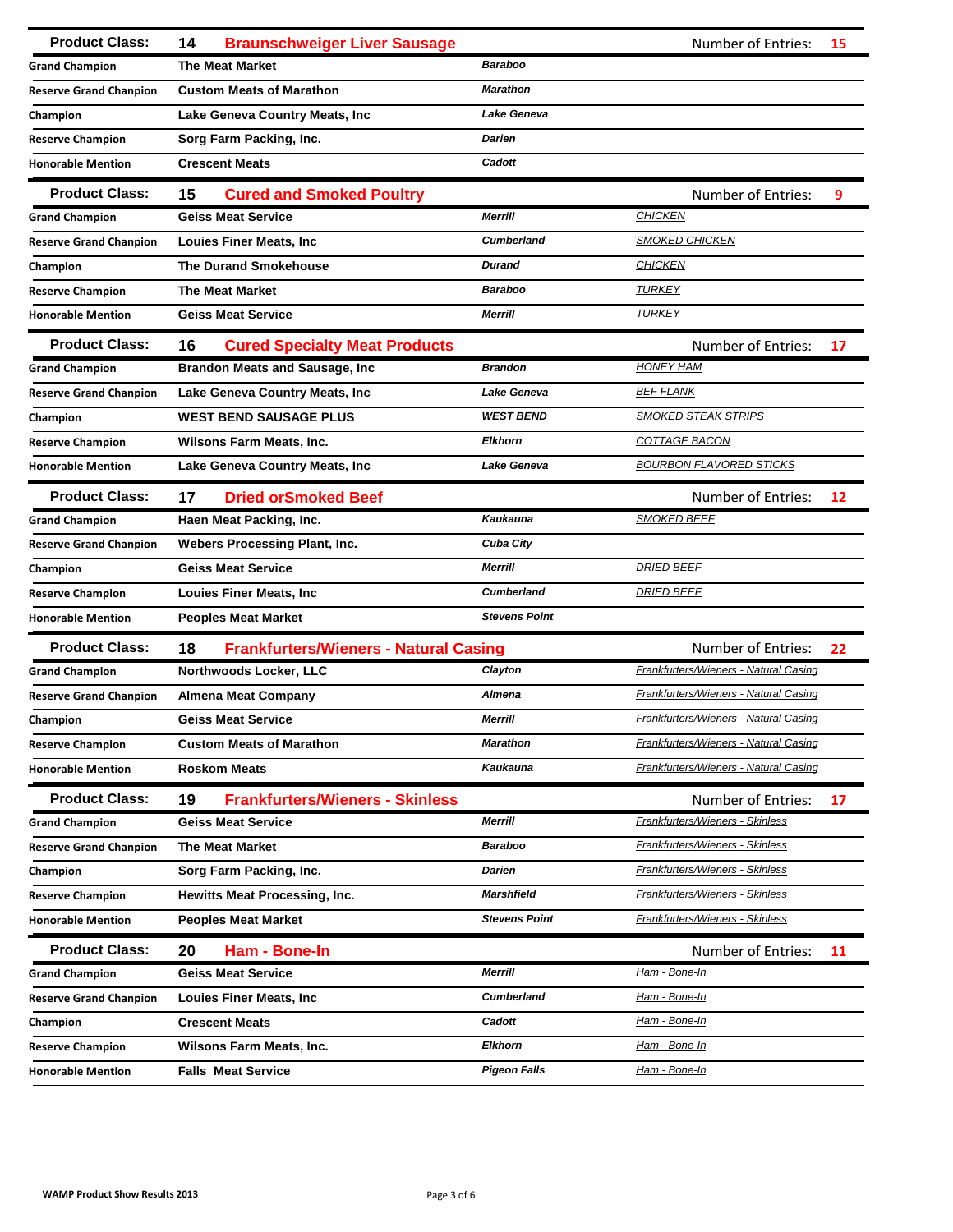| <b>Product Class:</b>         | 21<br><b>Ham - Semi-Boneless</b>          |                     | <b>Number of Entries:</b><br>12                 |
|-------------------------------|-------------------------------------------|---------------------|-------------------------------------------------|
| <b>Grand Champion</b>         | <b>Brandon Meats and Sausage, Inc</b>     | <b>Brandon</b>      | Ham - Semi-Boneless                             |
| <b>Reserve Grand Chanpion</b> | <b>Falls Meat Service</b>                 | <b>Pigeon Falls</b> | Ham - Semi-Boneless                             |
| Champion                      | Haen Meat Packing, Inc.                   | <b>Kaukauna</b>     | Ham - Semi-Boneless                             |
| <b>Reserve Champion</b>       | <b>The Durand Smokehouse</b>              | <b>Durand</b>       | Ham - Semi-Boneless                             |
| <b>Honorable Mention</b>      | Lake Geneva Country Meats, Inc.           | <b>Lake Geneva</b>  | Ham - Semi-Boneless                             |
| <b>Product Class:</b>         | 22<br><b>Ham - Boneless (Commercial)</b>  |                     | Number of Entries:<br>12                        |
| <b>Grand Champion</b>         | Haen Meat Packing, Inc.                   | <b>Kaukauna</b>     | Ham - Boneless (Commercial)                     |
| <b>Reserve Grand Chanpion</b> | <b>Louies Finer Meats, Inc</b>            | <b>Cumberland</b>   | Ham - Boneless (Commercial)                     |
| Champion                      | <b>Crescent Meats</b>                     | Cadott              | Ham - Boneless (Commercial)                     |
| <b>Reserve Champion</b>       | <b>The Durand Smokehouse</b>              | <b>Durand</b>       | Ham - Boneless (Commercial)                     |
| <b>Honorable Mention</b>      | <b>Custom Meats of Marathon</b>           | <b>Marathon</b>     | Ham - Boneless (Commercial)                     |
| <b>Product Class:</b>         | <b>Ham - Boneless (Traditional)</b><br>23 |                     | <b>Number of Entries:</b><br>7                  |
| <b>Grand Champion</b>         | <b>Geiss Meat Service</b>                 | <b>Merrill</b>      | Ham - Boneless (Traditional)                    |
| <b>Reserve Grand Chanpion</b> | <b>Falls Meat Service</b>                 | <b>Pigeon Falls</b> | Ham - Boneless (Traditional)                    |
| Champion                      | <b>The Meat Market</b>                    | <b>Baraboo</b>      | Ham - Boneless (Traditional)                    |
| <b>Reserve Champion</b>       | Lake Geneva Country Meats, Inc            | Lake Geneva         | Ham - Boneless (Traditional)                    |
| <b>Honorable Mention</b>      | <b>Crescent Meats</b>                     | Cadott              | Ham - Boneless (Traditional)                    |
| <b>Product Class:</b>         | 24<br><b>Specialty Meat Entrée</b>        |                     | Number of Entries:<br>12                        |
| <b>Grand Champion</b>         | Hoffs United Foods, Inc.                  | <b>Brownsville</b>  | <b>BRAISED PORK JOWLS WITH DEMI GLAZE &amp;</b> |
| <b>Reserve Grand Chanpion</b> | <b>WEST BEND SAUSAGE PLUS</b>             | <b>WEST BEND</b>    | <b>CHEESY BEER BACON PORK TENDERLOIN</b>        |
| Champion                      | Fox Bros. Piggly Wiggly                   | <b>Oconomowoc</b>   | <b>GOUDA BACON MEATLOAF MUFFIN</b>              |
| <b>Reserve Champion</b>       | <b>Louies Finer Meats, Inc</b>            | <b>Cumberland</b>   | <b>SMOKED BRISKET SANDWICH</b>                  |
| <b>Honorable Mention</b>      | <b>Louies Finer Meats, Inc.</b>           | <b>Cumberland</b>   | <b>SCOTTISH EGGS</b>                            |
| <b>Product Class:</b>         | 25<br><b>Jerky - Restructured</b>         |                     | <b>Number of Entries:</b><br>13                 |
| <b>Grand Champion</b>         | Haen Meat Packing, Inc.                   | Kaukauna            | Jerky - Restructured                            |
| <b>Reserve Grand Chanpion</b> | <b>Almena Meat Company</b>                | Almena              | Jerky - Restructured                            |
| Champion                      | <b>Geiss Meat Service</b>                 | <b>Merrill</b>      | Jerky - Restructured                            |
| <b>Reserve Champion</b>       | <b>Gempler's Supermarket</b>              | <b>Monticello</b>   | <b>PEPPER Jerky - Restructured</b>              |
| <b>Honorable Mention</b>      | <b>Brandon Meats and Sausage, Inc.</b>    | <b>Brandon</b>      | <b>SWEET &amp; SPICY</b>                        |
| <b>Product Class:</b>         | 26<br><b>Jerky - Whole Muscle</b>         |                     | Number of Entries:<br>19                        |
| <b>Grand Champion</b>         | <b>Gehrings Meat Market</b>               | <b>Hartford</b>     | Jerky - Whole Muscle                            |
| <b>Reserve Grand Chanpion</b> | <b>Prem Meats</b>                         | <b>Spring Green</b> | Jerky - Whole Muscle                            |
| Champion                      | Lake Geneva Country Meats, Inc.           | Lake Geneva         | OLD FASHIONED COUNTRY-WMJ                       |
| <b>Reserve Champion</b>       | <b>Nilssens Inc</b>                       | <b>Clear Lake</b>   | <b>BLACH PEPPER Jerky - Whole Muscle</b>        |
| <b>Honorable Mention</b>      | Haen Meat Packing, Inc.                   | <b>Kaukauna</b>     | Jerky - Whole Muscle                            |
| <b>Product Class:</b>         | 27<br><b>Large Diameter Luncheon Meat</b> |                     | Number of Entries:<br>11                        |
| <b>Grand Champion</b>         | <b>Geiss Meat Service</b>                 | <b>Merrill</b>      | <b>BOLOGNA</b>                                  |
| <b>Reserve Grand Chanpion</b> | Northwoods Locker, LLC                    | Clayton             | <u>ITALIAN WITH WINE</u>                        |
| Champion                      | <b>Louies Finer Meats, Inc</b>            | <b>Cumberland</b>   | <b>GERMAN BOLOGNA</b>                           |
| <b>Reserve Champion</b>       | <b>Gempler's Supermarket</b>              | <b>Monticello</b>   | <b>GERMAN BOLOGNA</b>                           |
| <b>Honorable Mention</b>      | Northwoods Locker, LLC                    | Clayton             | <b>SWEET CHIPOTLE</b>                           |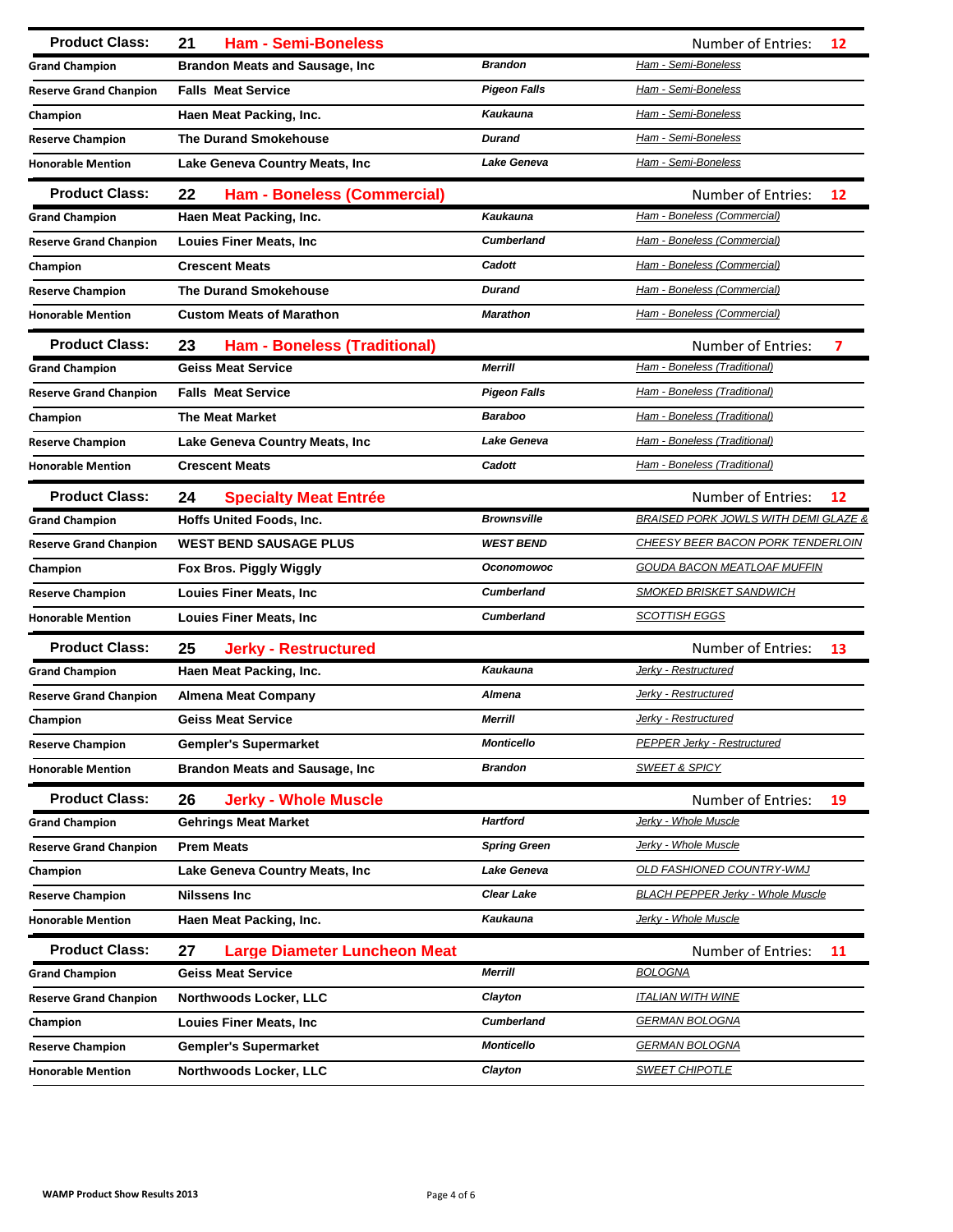| <b>Product Class:</b>         | <b>Luncheon or Jellied Loaf</b><br>28                 |                     | <b>Number of Entries:</b>               | 13 |
|-------------------------------|-------------------------------------------------------|---------------------|-----------------------------------------|----|
| <b>Grand Champion</b>         | <b>Geiss Meat Service</b>                             | <b>Merrill</b>      | PEPPERED BOLOGNA                        |    |
| <b>Reserve Grand Chanpion</b> | <b>The Meat Market</b>                                | <b>Baraboo</b>      | <b>HAM LOAF</b>                         |    |
| Champion                      | <b>Crescent Meats</b>                                 | Cadott              | <b>HEADCHEESE</b>                       |    |
| <b>Reserve Champion</b>       | <b>Louies Finer Meats, Inc.</b>                       | <b>Cumberland</b>   | <b>HEAD CHEESE</b>                      |    |
| <b>Honorable Mention</b>      | <b>Falls Meat Service</b>                             | <b>Pigeon Falls</b> | <b>JELLIED BEEF LOAF</b>                |    |
| <b>Product Class:</b>         | 29<br><b>Ring Bologna - Emulsified</b>                |                     | Number of Entries:                      | 13 |
| <b>Grand Champion</b>         | Haen Meat Packing, Inc.                               | <b>Kaukauna</b>     | Ring Bologna - Emulsified               |    |
| <b>Reserve Grand Chanpion</b> | <b>Geiss Meat Service</b>                             | <b>Merrill</b>      | Ring Bologna - Emulsified               |    |
| Champion                      | <b>Brandon Meats and Sausage, Inc.</b>                | <b>Brandon</b>      | Ring Bologna - Emulsified               |    |
| <b>Reserve Champion</b>       | Sorg Farm Packing, Inc.                               | <b>Darien</b>       | Ring Bologna - Emulsified               |    |
| <b>Honorable Mention</b>      | Northwoods Locker, LLC                                | Clayton             | Ring Bologna - Emulsified               |    |
| <b>Product Class:</b>         | 30<br><b>Ring Bologna - Coarse Ground</b>             |                     | Number of Entries:                      | 18 |
| <b>Grand Champion</b>         | <b>Falls Meat Service</b>                             | <b>Pigeon Falls</b> | Ring Bologna - Coarse Ground            |    |
| <b>Reserve Grand Chanpion</b> | <b>The Meat Market</b>                                | <b>Baraboo</b>      | Ring Bologna - Coarse Ground            |    |
| Champion                      | <b>Eden Meat Market</b>                               | Eden                | Ring Bologna - Coarse Ground            |    |
| <b>Reserve Champion</b>       | <b>Louies Finer Meats, Inc.</b>                       | <b>Cumberland</b>   | Ring Bologna - Coarse Ground            |    |
| <b>Honorable Mention</b>      | <b>Lodi Sausage Company</b>                           | Lodi                | Ring Bologna - Coarse Ground            |    |
| <b>Product Class:</b>         | 31<br><b>Specialty Ring Sauage</b>                    |                     | Number of Entries:                      | 17 |
| <b>Grand Champion</b>         | <b>Louies Finer Meats, Inc</b>                        | <b>Cumberland</b>   | <b>GELPWURST</b>                        |    |
| <b>Reserve Grand Chanpion</b> | <b>Crescent Meats</b>                                 | Cadott              | <b>BLOOD SAUSAGE</b>                    |    |
| Champion                      | Le Roy Meats of Horicon                               | <b>Horicon</b>      | <b>RING LIVER</b>                       |    |
| <b>Reserve Champion</b>       | Gempler's Supermarket                                 | <b>Monticello</b>   | <b>RING LIVER Specialty Ring Sauage</b> |    |
| <b>Honorable Mention</b>      | <b>Geiss Meat Service</b>                             | <b>Merrill</b>      | <b>LIVER RING</b>                       |    |
| <b>Product Class:</b>         | 32<br><b>Small Diameter Smoked and Cooked Sausage</b> |                     | Number of Entries:                      | 22 |
| <b>Grand Champion</b>         | <b>Prem Meats</b>                                     | <b>Spring Green</b> | <b>BACON-MAPLE BREAKFAST SAUS</b>       |    |
| <b>Reserve Grand Chanpion</b> | Haen Meat Packing, Inc.                               | Kaukauna            | <b>METTWURST</b>                        |    |
| Champion                      | <b>Louies Finer Meats, Inc</b>                        | <b>Cumberland</b>   | <b>SMOKED BEEF ITALIAN</b>              |    |
| <b>Reserve Champion</b>       | Nilssens Inc                                          | <b>Clear Lake</b>   | <b>SMOKED CHORIZO</b>                   |    |
| <b>Honorable Mention</b>      | Hoffs United Foods, Inc.                              | <b>Brownsville</b>  | <b>ANDOUILLE SAUSAGE</b>                |    |
| <b>Product Class:</b>         | 33<br><b>Smoked Kielbasa or Polish Sausage</b>        |                     | Number of Entries:                      | 19 |
| <b>Grand Champion</b>         | <b>Geiss Meat Service</b>                             | Merrill             | <b>KIELBASA</b>                         |    |
| <b>Reserve Grand Chanpion</b> | <b>Nilssens Inc.</b>                                  | <b>Clear Lake</b>   | Smoked Kielbasa or Polish Sausage       |    |
| Champion                      | <b>WEST BEND SAUSAGE PLUS</b>                         | <b>WEST BEND</b>    | <b>POLISH</b>                           |    |
| <b>Reserve Champion</b>       | Lake Geneva Country Meats, Inc.                       | Lake Geneva         | Smoked Kielbasa or Polish Sausage       |    |
| <b>Honorable Mention</b>      | Wilsons Farm Meats, Inc.                              | <b>Elkhorn</b>      | <b>POLISH</b>                           |    |
| <b>Product Class:</b>         | 34<br><b>Snack Sausages - Traditional</b>             |                     | Number of Entries:                      | 28 |
| <b>Grand Champion</b>         | Le Roy Meats of Horicon                               | <b>Horicon</b>      | Snack Sausages - Traditional            |    |
| <b>Reserve Grand Chanpion</b> | <b>Roskom Meats</b>                                   | <b>Kaukauna</b>     | <b>Snack Sausages - Traditional</b>     |    |
| Champion                      | <b>Nilssens Inc</b>                                   | <b>Clear Lake</b>   | <b>Snack Sausages - Traditional</b>     |    |
| <b>Reserve Champion</b>       | <b>Geiss Meat Service</b>                             | <b>Merrill</b>      | <b>Snack Sausages - Traditional</b>     |    |
| <b>Honorable Mention</b>      | Lake Geneva Country Meats, Inc.                       | Lake Geneva         | <b>Snack Sausages - Traditional</b>     |    |